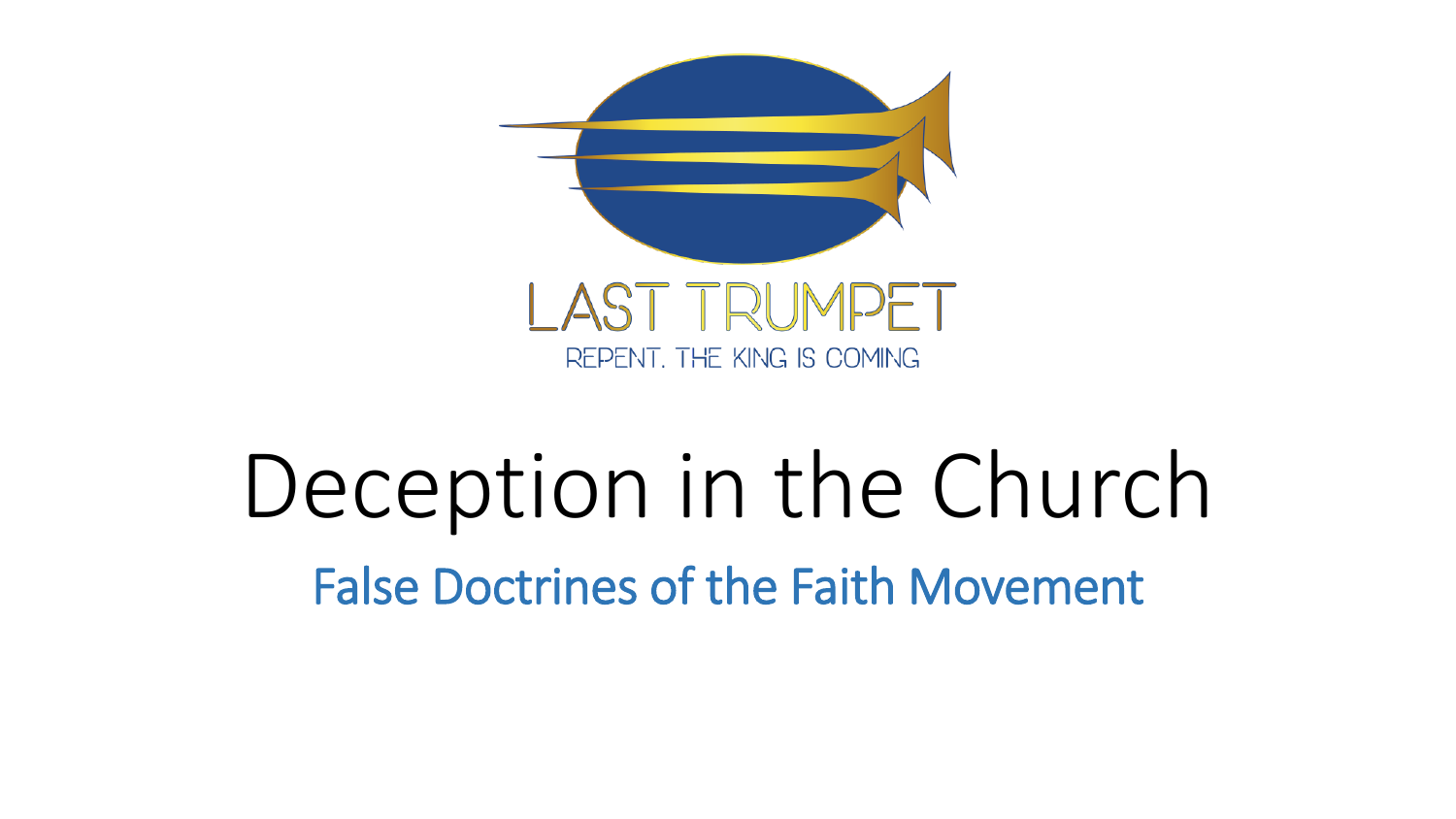## Demotion of Jesus Christ the "born again" Redeemer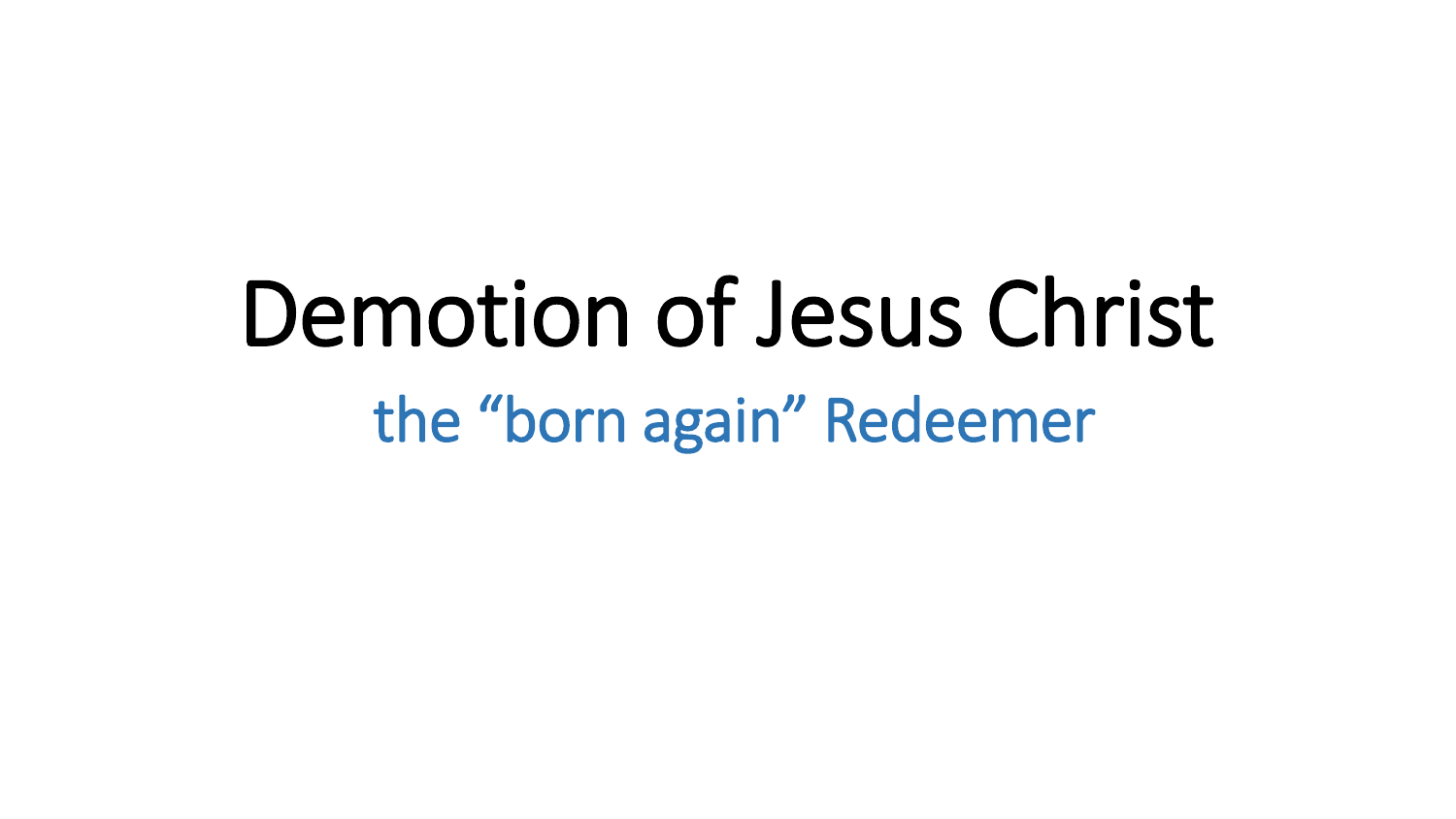Ken Copeland: Jesus has not remained the same, he has changed. (What Happened From the Cross to the Throne, Tape #00-0303)

Charles Capps : "The sinless son of God became as a serpent that He might swallow up all evil....If you will behold what happened when the sin offering was made and the fact that Jesus became a serpent upon the pole, it will change your life.... Jesus died spiritually, not for any of His own sin! He became the serpent on the pole, the snake on the ground, in the Old Testament type." (Authority in Three Worlds, 177, 166-67.)

**Paul E. Billheimer** : "The Father turned Him over, not only to the agony and death of Calvary, but to the **satanic torturers** of His pure spirit as part of the just dessert of the sin of all the race. As long as Christ was 'the essence of sin' He was at Satan's mercy in that place of torment. . . . While Christ identified with sin, **Satan and the hosts of hell** ruled over Him as over any lost sinner. During that seemingly endless age in the nether abyss of death, **Satan did with Him as he would, and all hell was 'in carnival.'** " (Destined for the Throne, special edition for TBN [Fort Washington, PA: Christian Literature Crusade]

Kenneth Copeland : "He [Jesus] is suffering all that there is to suffer. There is no suffering left apart from Him. His emaciated, poured out, little, wormy spirit is down in the bottom of that thing [hell]. And the Devil thinks he's got Him destroyed." ("Believer's Voice of Victory" program [21 April 1991]. This message was originally delivered at the Full Gospel Motorcycle Rally Association Rally at Eagle Mountain Lake, Texas.)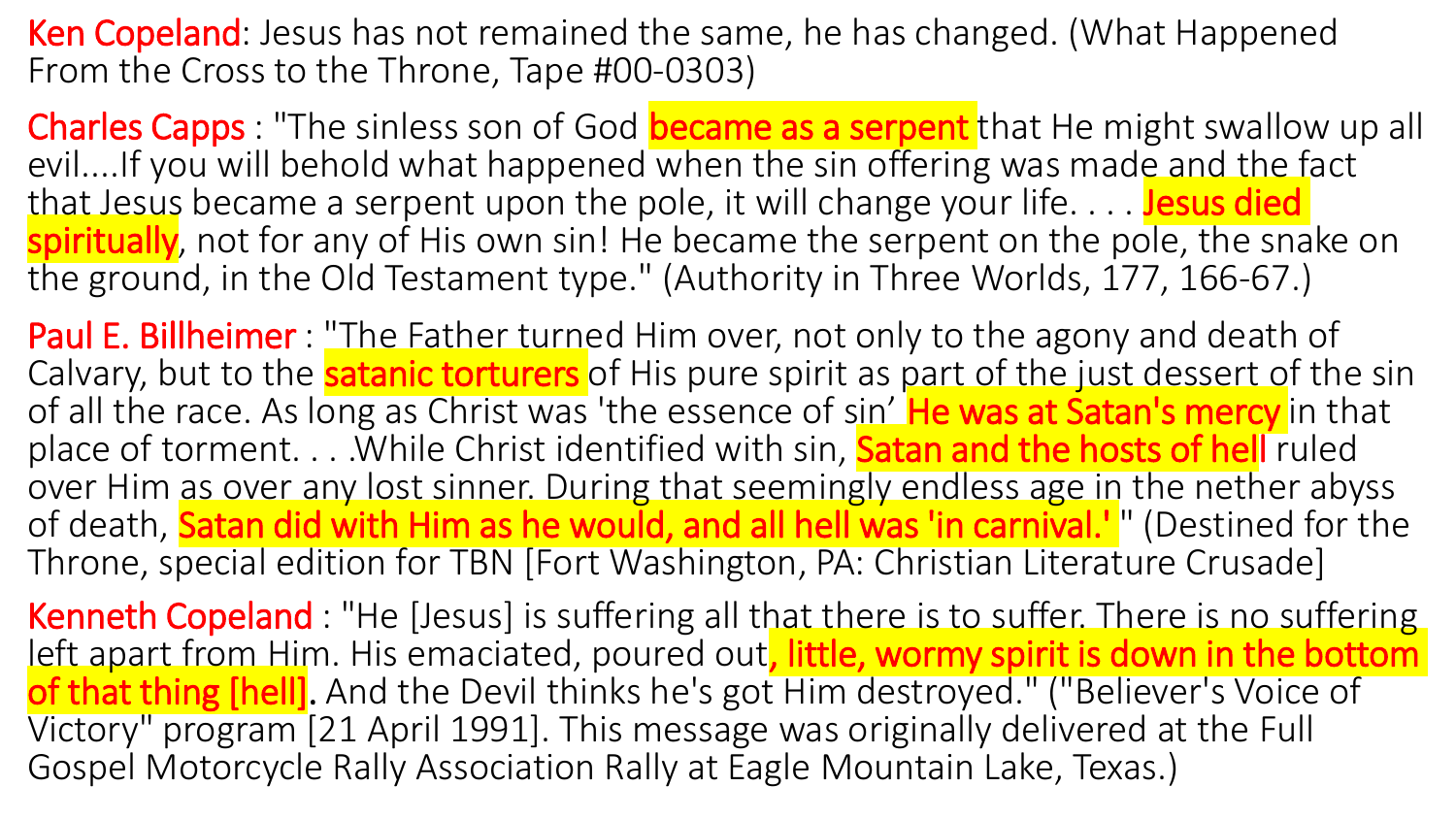#### Heretical Doctrines About Jesus Christ

Kenneth Copeland (through whom Jesus allegedly delivered the following prophecy) : "They crucified Me [Jesus] for claiming that I was God. But I didn't claim I was God; I just claimed I walked with Him [the Father] and that He was in Me." ("Take Time to Pray," Believer's Voice of Victory 15)

Ken Copeland: Jesus has a beginning and an end. (What Happened From the Cross to the Throne, Tape #00-0303)

**E.W. Kenyon** : "Jesus was conceived without sin. His body was not mortal. His body did not become mortal until the Father laid our sin nature upon Him when He hung on the cross. (What Happened from the Cross to the Throne [Lynnwood, WA: Kenyon's Gospel Publishing Society, 1969], 20, 33, 44-45.)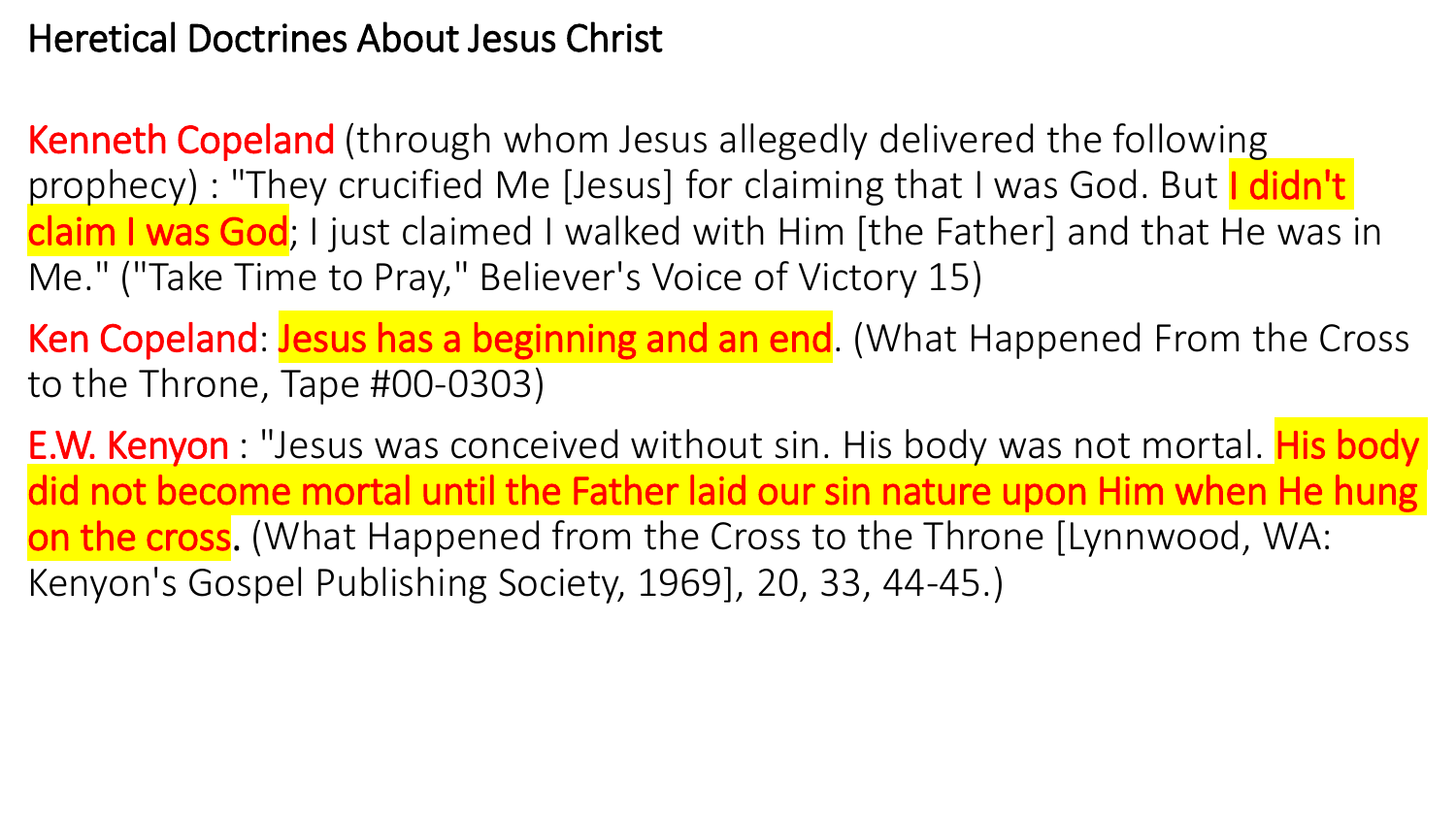#### Jesus Was Born Again in Hell

Kenneth Copeland : "That Word of the living God went down into that pit of destruction and charged the spirit of Jesus with resurrection power! Suddenly His <mark>twisted, death-</mark> wracked spirit began to fill out and come back to life. He began to look like something the devil had never seen before." ("The Price of it All," Believer's Voice of Victory 19)

Kenneth Copeland : "He [Jesus] was literally being reborn before the devil's very eyes. He began to flex His spiritual muscles. . . . Jesus was born again--the firstborn from the dead the Word calls Him--and <mark>He whipped the devil in his own backyard</mark>. He took everything he had away from him. He took his keys and his authority away from him." (Ibid., 4-6.)

Kenneth E. Hagin: "Every man who has been born again is an incarnation and Christianity is a miracle<mark>. The believer is as much an incarnation as was Jesus of Nazareth</mark>." ("The Incarnation," The Word of Faith 13, 12 [December 1980]:14; cf. E.W. Kenyon, The Father and His Family, 100.)

Ken Copeland: Jesus was reborn in the pits of hell. (What Happened From the Cross to the Throne, Tape #00-0303)

Joyce Meyer. There is no hope of anyone going to heaven unless they believe this truth I am presenting. You cannot go to heaven unless you believe with all your heart that Jesus took your place in hell" (p. 37).. [The Most Important Decision You Will Ever Make, Booklet, 1991 edition]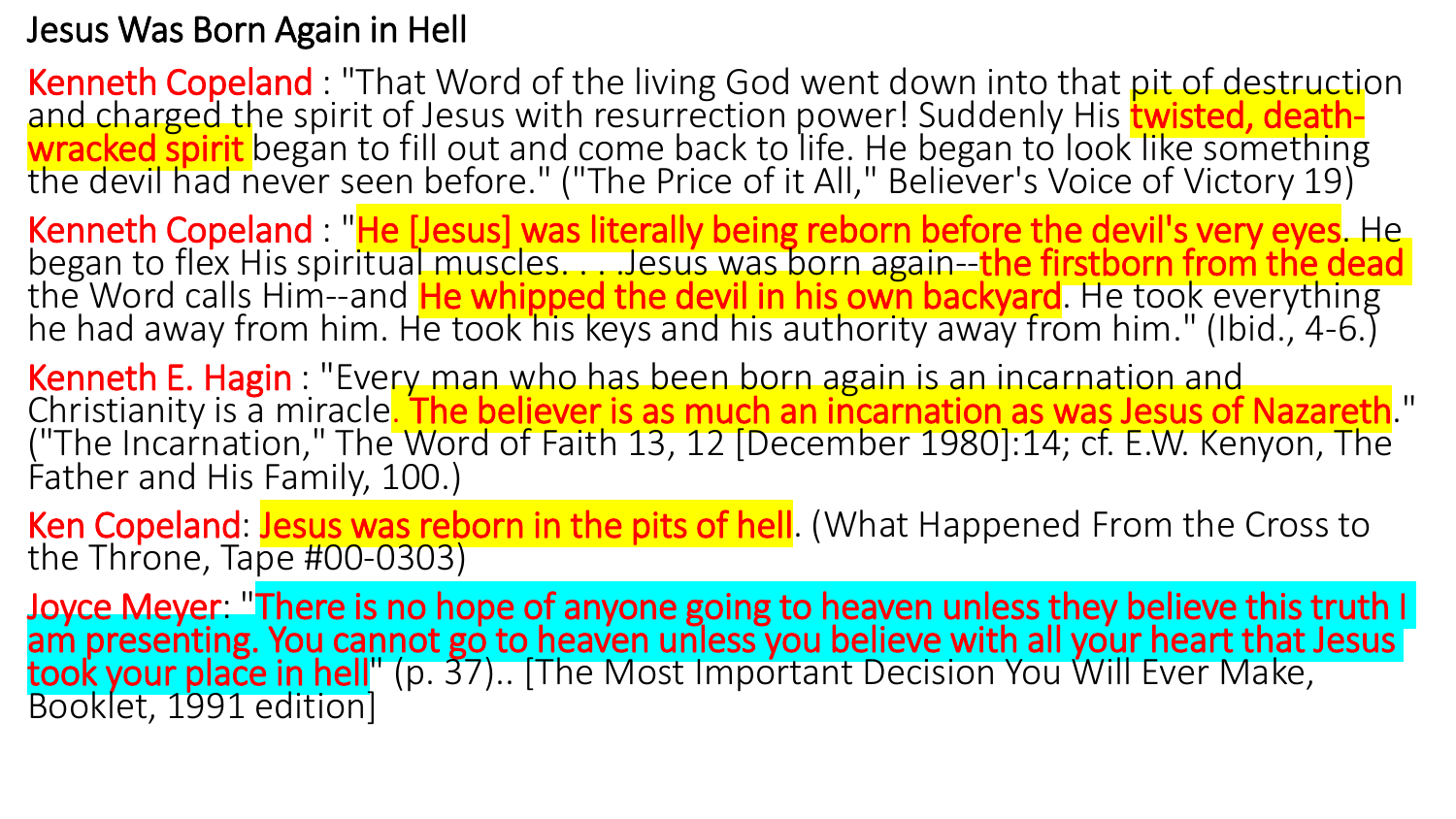## Main points

1) Man was transformed from divine to demonic through the fall. This spiritual death that he fell into was not a condition of separation from God but in actual fact a new nature or spirit principle infused by the Devil. Thus to the faith movement spiritual death means having Satan's nature.

2) Each man *inherited the nature of Satan* by birth into this world.

3) Man took on the nature of Satan and also **transferred his legal authority over the earth to Satan.** 

4) Satan legally became the god of this world and the master of all its inhabitants. Adam committed "high treason" by transferring his God-given rights to Satan.

5) In order for God to redeem man He needs to take the sin-nature of the Devil upon Himself and pay a ransom to the Devil as the new legal owner of man. Thus God has to submit Himself to punishment in hell and so take upon Himself the punishment that is due to man. The substitutionary death is taken to mean that the Messiah had to take upon Himself the nature of the Devil, be legally thrown into hell for being a sinner and be punished and tortured in hell as a sinner. Christ died twice, first spiritually and then physically. He now had to suffer the judgment for being a sinner. (It is interesting to note that in the twisted world of the faith movement God is the judge and Satan works for Him in hell as the executer of the divine judgment). The victory in hell now depended on a technicality that the Devil overlooked namely that Christ did not literally sin and therefore God could revive Him by the Spirit while He was in Hell. The Messiah slipped into Hell through a technicality and now was able to whip Satan in his own backyard by the power of the Spirit.

6) The moment the Spirit moves on the Messiah in hell He is in actual fact reborn and now takes on the new divine nature of God. The redemptive power of the Messiah thus lies in the mystery of Him dying spiritually and taking on the nature of Satan and then being reborn in hell by the power of the Spirit.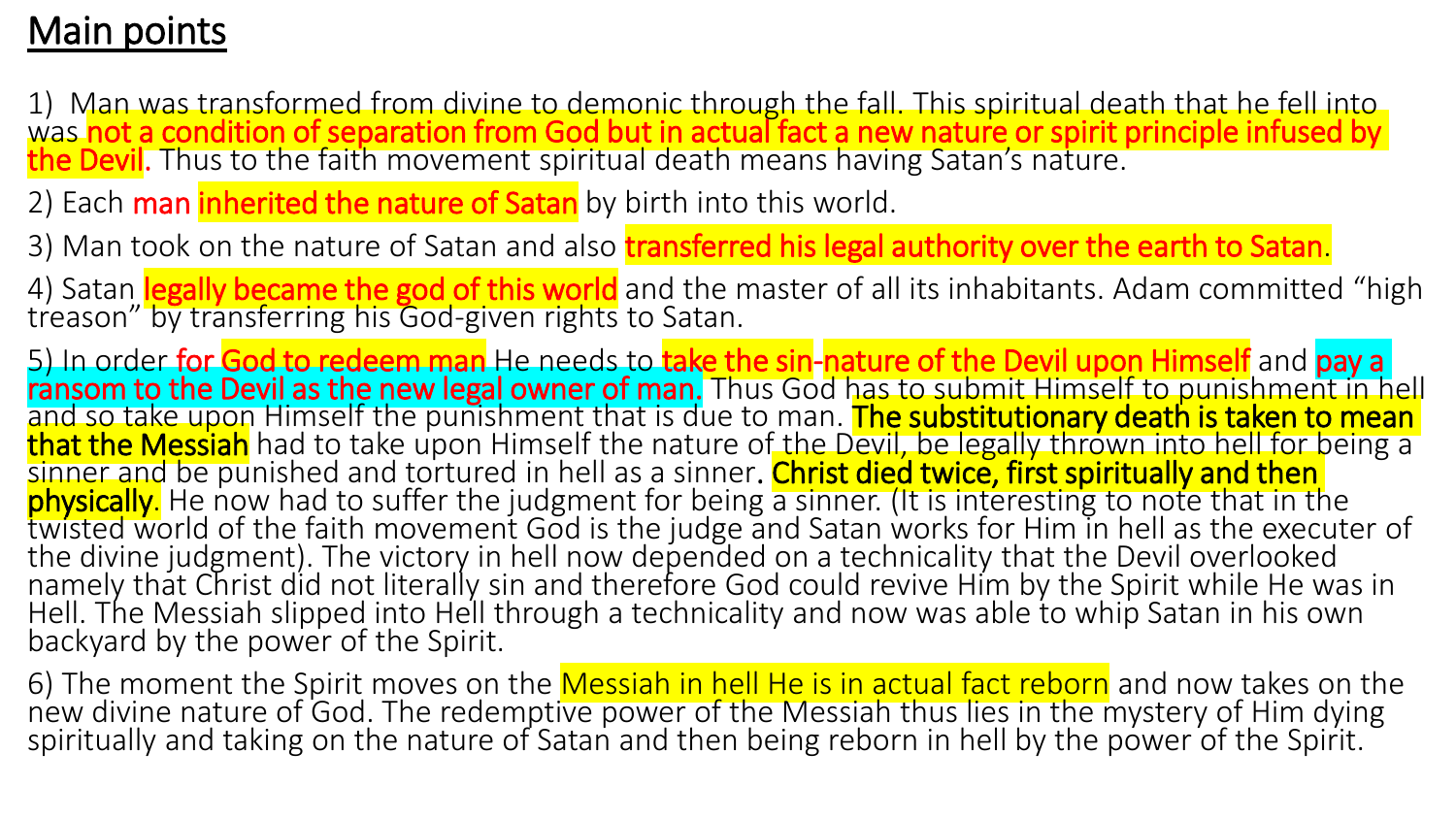### Refutation

**[Rom](verseid:45.5.12) 5:12** Wherefore, as by one man sin entered into the world, and death by sin; and so death passed upon all men, for that all have sinned:

2Co [5:21](verseid:47.5.21) For he hath made him *to be* sin for us, who knew no sin; that we might be made the righteousness of God in him.

The declaration that he was made "sin" (ἁμαρτίαν hamartian) does not mean that he was sin itself, or a sinner, or guilty, it mean that he was a sin-offering - an offering or a sacrifice for sin.

Heb [9:12](verseid:58.9.12) He went once for all into the [*Holy of*] Holies [*of heaven*], not by virtue of the blood of goats and calves [*by which to make reconciliation between God* and man], **but His own blood**, having found and secured a **complete redemption** (an everlasting release for us).

Heb [9:14](verseid:58.9.14) How much more surely shall the blood of Christ, Who by virtue of [His] eternal Spirit [*His own pre-existent divine personality*] has offered Himself as an unblemished sacrifice to God, purify our consciences from dead works *and* lifeless observances to serve the [*ever*] living God?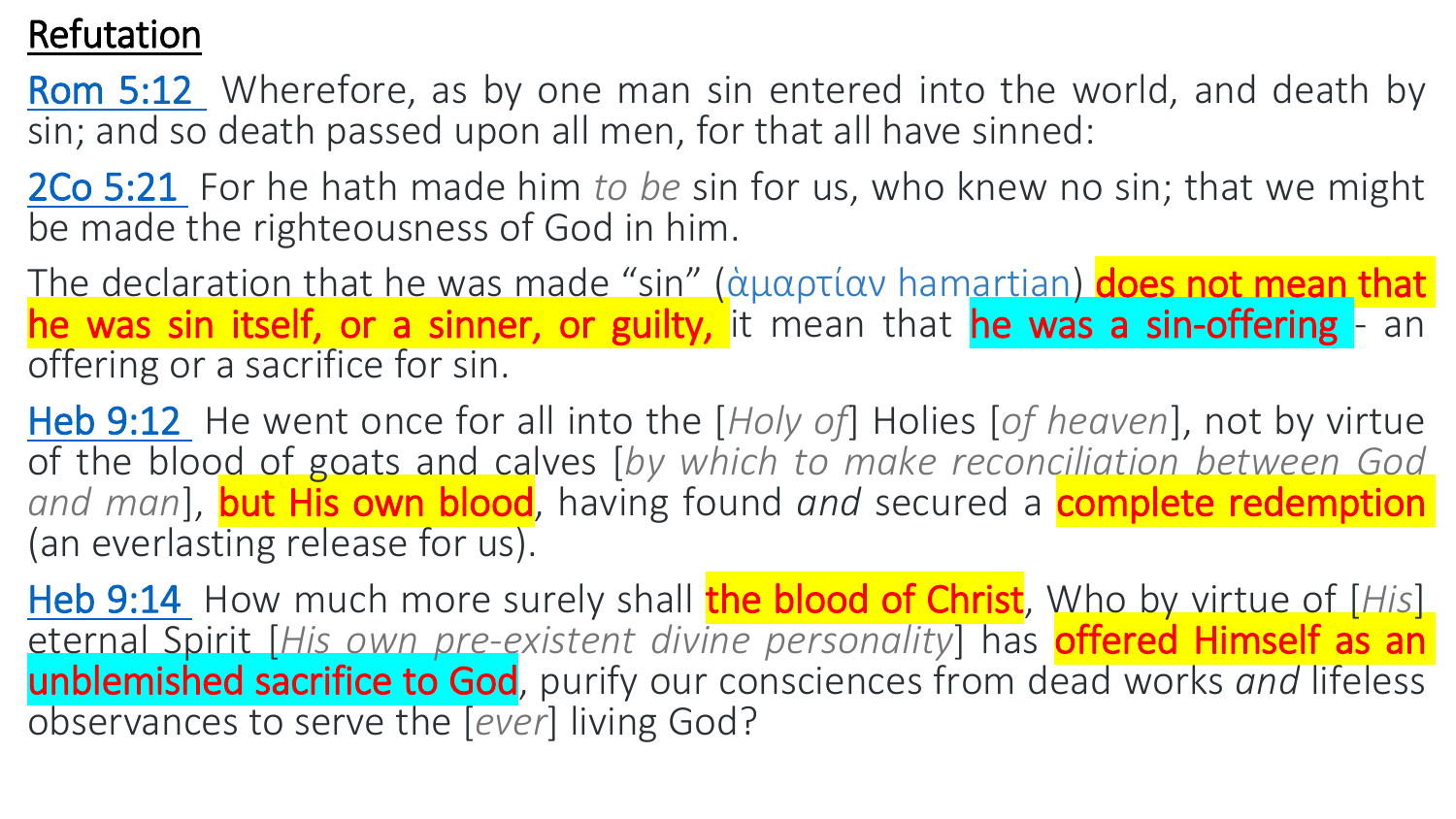1Pe [3:18](verseid:60.3.18) For Christ [*the Messiah Himself*] died for sins once for all, the Righteous for the unrighteous (the Just for the unjust, the **Innocent for the guilty**), that He might bring us to God. In His human body He was put to death, but He was made alive in the spirit,

1Pe [3:19](verseid:60.3.19) In which He went and preached to the spirits in prison,

Isa [53:6](verseid:23.53.6) All we like sheep have gone astray, we have turned every one to his own way; and the Lord has made to light upon Him **the guilt** *and* **iniquity of us all**. [1Pe [2:24-25\]](ref:1Pe.2.24-25)

Isa [53:10](verseid:23.53.10) Yet it was the will of the Lord to bruise Him; He has put Him to grief *and* made Him sick. When You *and* He make His life an offering for sin

#### [Hell not occupied yet](verseid:40.25.41)

[Mat 25:41](verseid:40.25.41) Then He will say to those at His left hand, Begone from Me, you cursed, into the eternal fire **prepared for the devil and his angels!**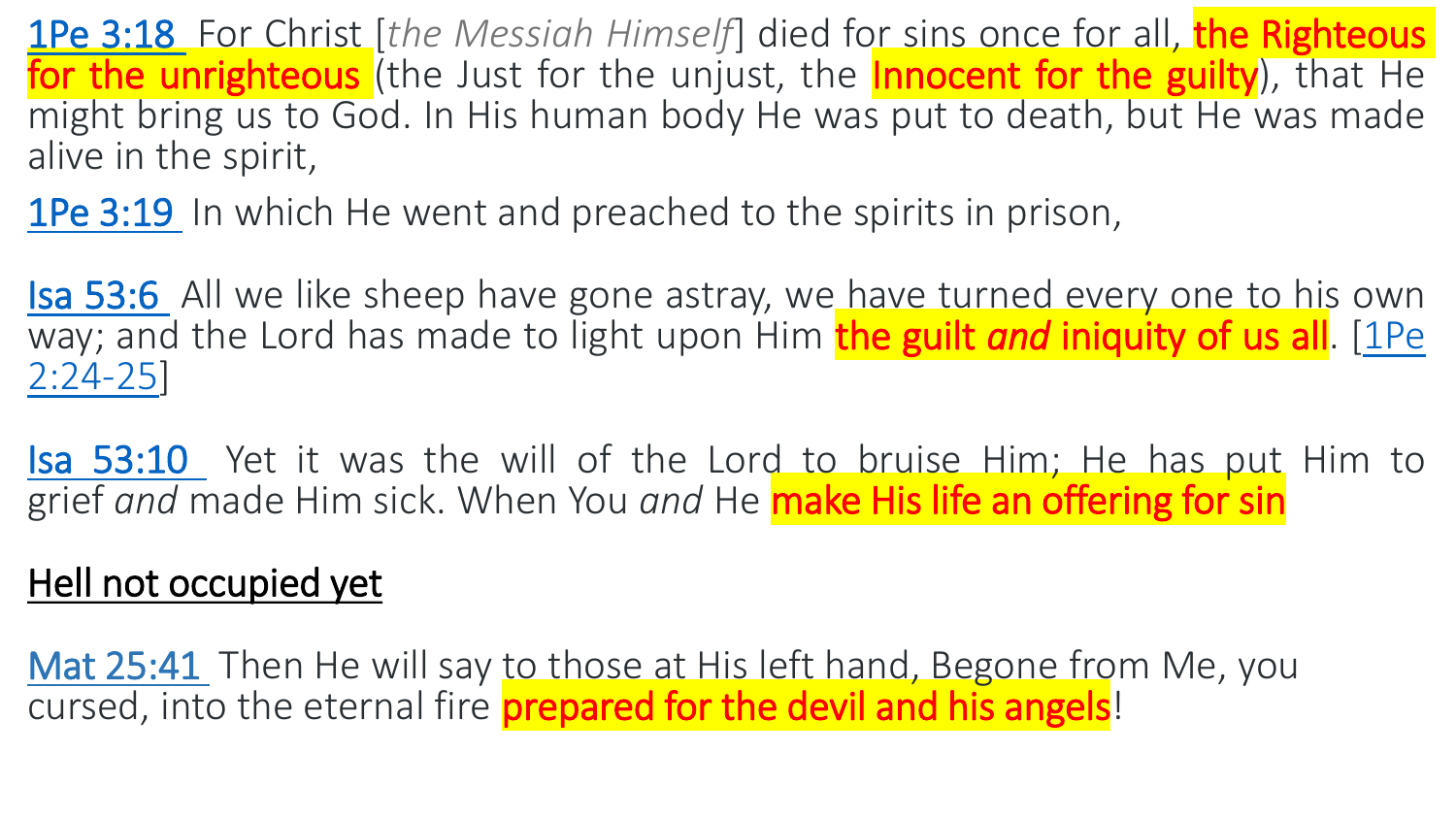[Rom 6:23](verseid:45.6.23) For the wages which sin pays is death, but the [*bountiful*] free gift of God is eternal life through (in union with) Jesus Christ our Lord.

Col [1:21](verseid:51.1.21) And although you at one time were estranged *and* alienated from Him and were of hostile attitude of mind in your wicked activities,

Col [1:22](verseid:51.1.22) Yet now has [*Christ, the Messiah*] reconciled [*you to God*] in the body of His flesh **through death**, in order to present you holy and faultless and irreproachable in His [*the Father's*] presence.

Mar [15:34](verseid:41.15.34) And at the ninth hour Jesus cried with a loud voice, Eloi, Eloi, lama sabachthani?--which means, My God, My God, why have You forsaken Me [*deserting Me and leaving Me helpless and abandoned*]? [Psa [22:1\]](ref:Psa.22.1)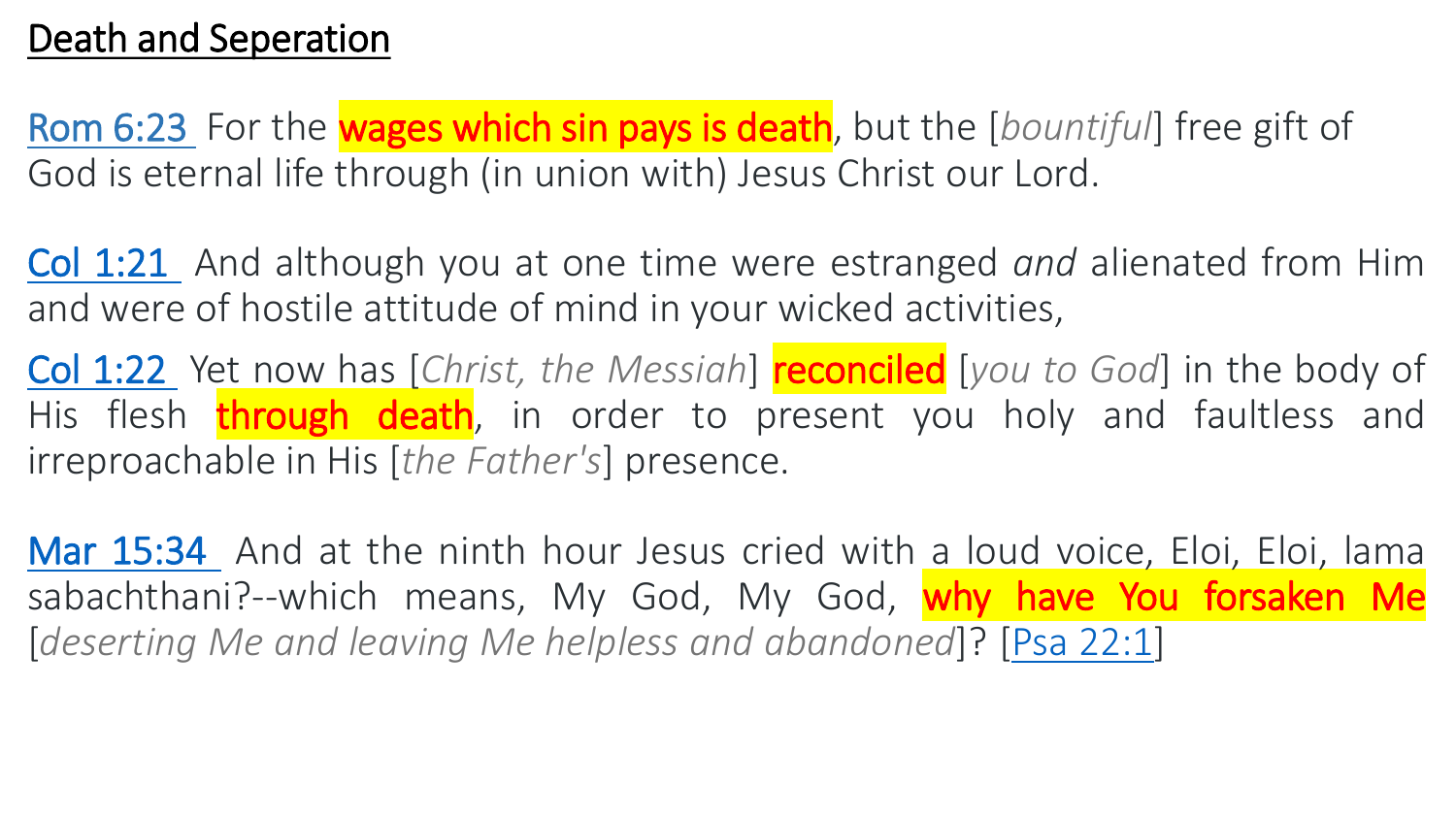[Eph 4:8](verseid:49.4.8) Therefore it is said, When He ascended on high, He led captivity captive [*He led a train of vanquished foes*] and He bestowed gifts on men. [[Psa 68:18\]](ref:Psa.68.18)

[Eph 4:9](verseid:49.4.9) [*But He ascended?*] Now what can this, He ascended, mean but that He had previously descended from [*the heights of*] heaven into [*the depths*], the lower parts of the earth?

[Php](verseid:50.2.8) 2:8 And after He had appeared in human form, He abased *and* humbled Himself [*still further*] and carried His obedience to the extreme of death, even the death of the cross!

Col [1:18](verseid:51.1.18) He also is the Head of [*His*] body, the church; seeing He is the Beginning, the Firstborn from among the dead, so that He alone in everything *and* in every respect might occupy the chief place [*stand first and be preeminent*].

1Ti [2:5](verseid:54.2.5) For there [is only] one God, and [only] **one Mediator between God and** men, the Man Christ Jesus,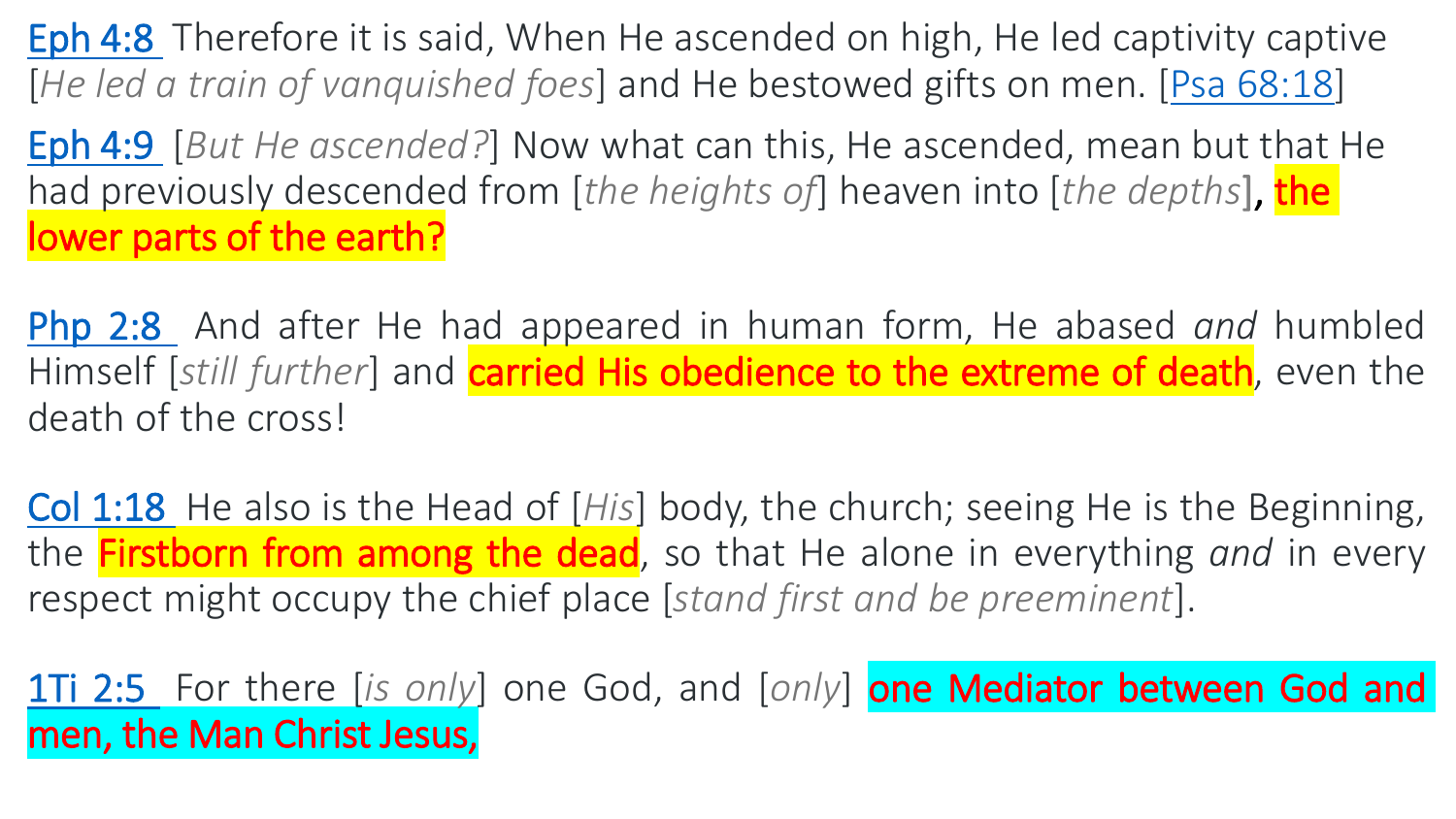## Concept of the New-birth

[Joh](verseid:43.3.3) 3:3 Jesus answered him, I assure you, most solemnly I tell you, that unless a person is **born again** (anew, from above), he cannot ever see (know, be acquainted with, and experience) the kingdom of God.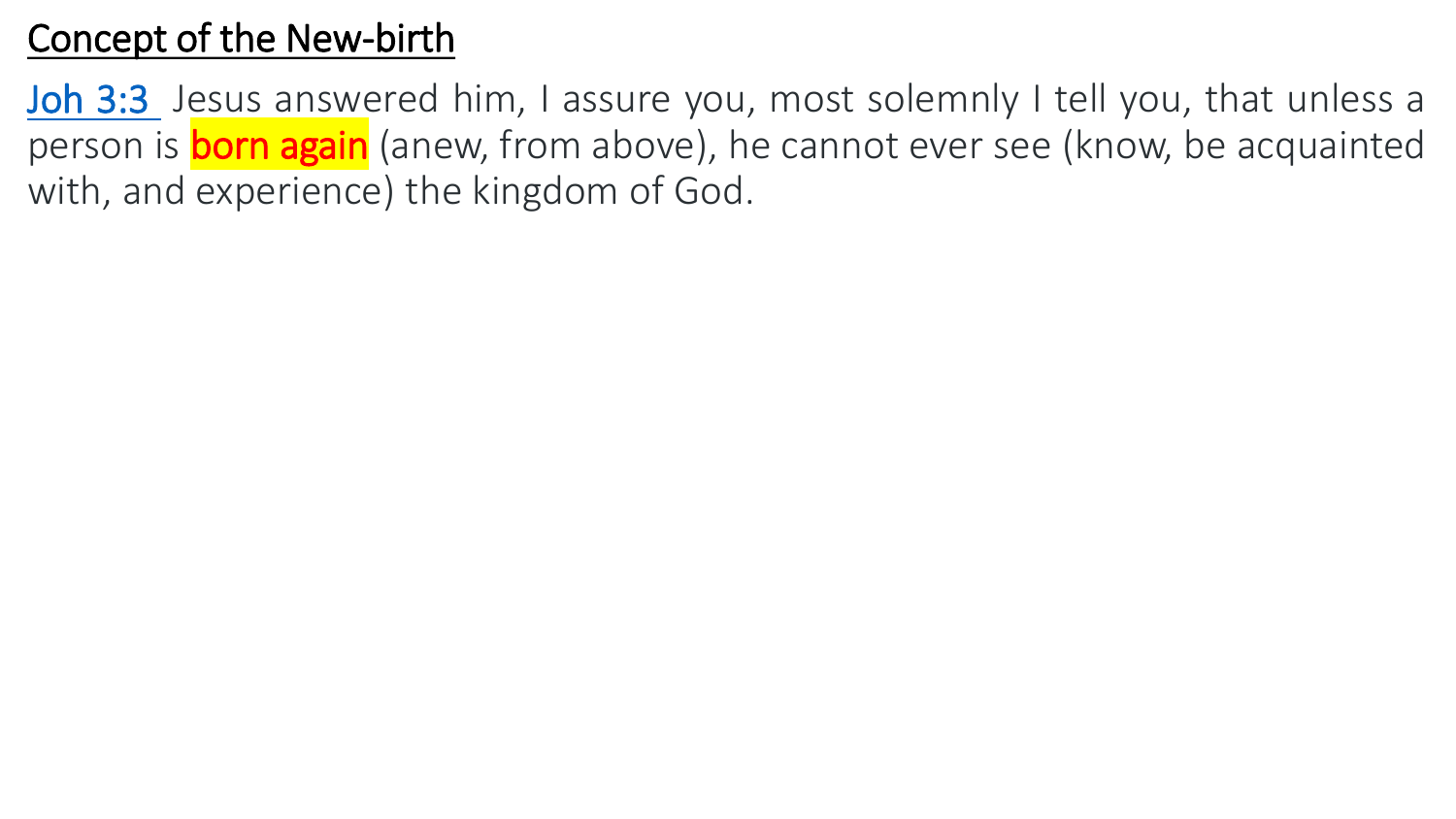## In Conclusion

- The blasphemous rendering of the atonement forms an integral part of the foundation for the little gods theory. **Since Christ was reborn in hell and thereby** overcame the enemy, man also becomes divine when he is born again by the nature of God – he is therefore equal with Christ and indeed a little god.
- The faith movement has a Satan-ward view of redemption flowing from the idea that Satan had a legal ownership of man and that a ransom consequently had to be paid to him to redeem man.
- Satan maintains dominion over man through accusation, deception, enslavement to sin, fear of death and the power of death – his is a usurped authority.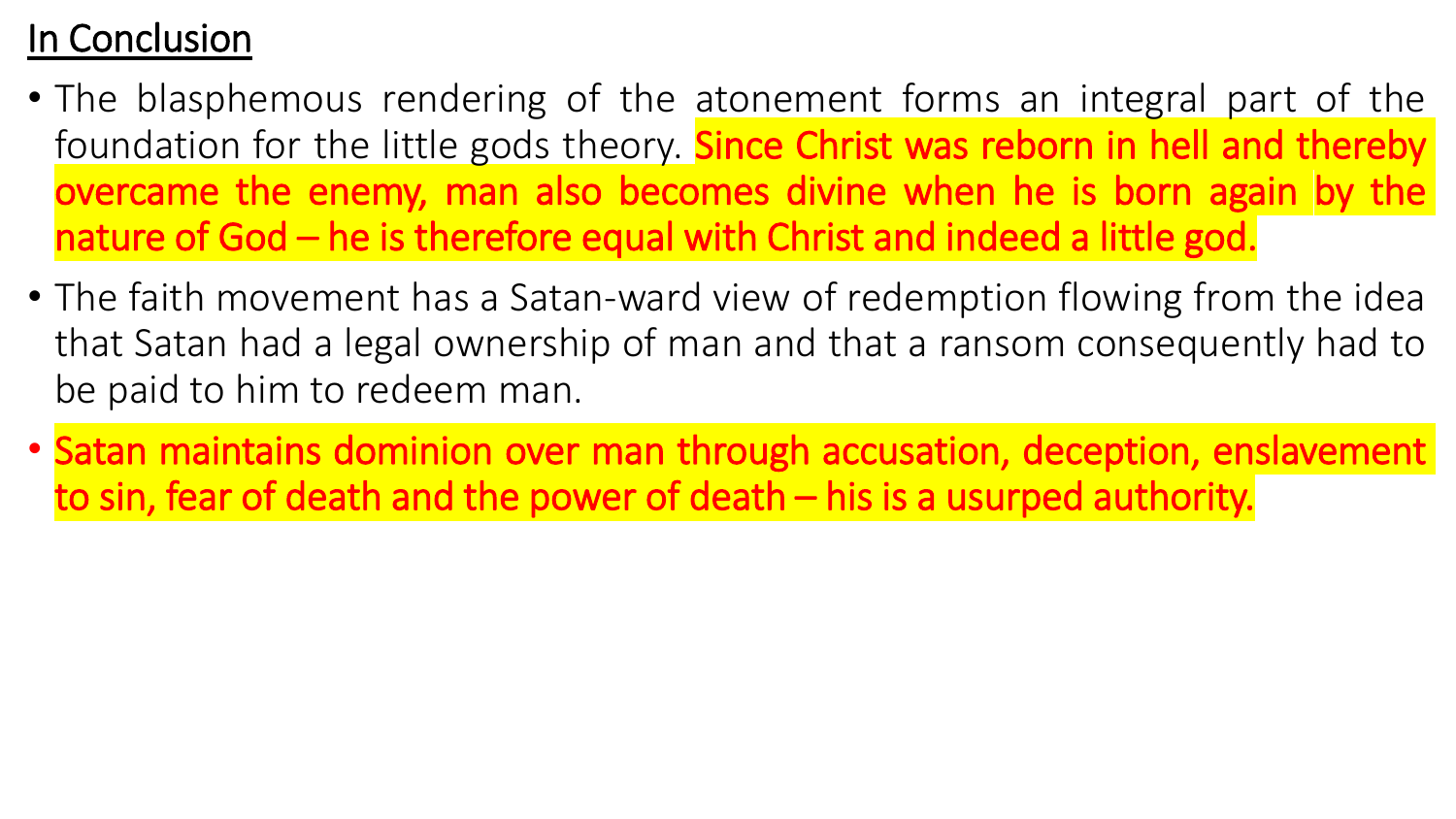# Demotion of God

Deification of Satan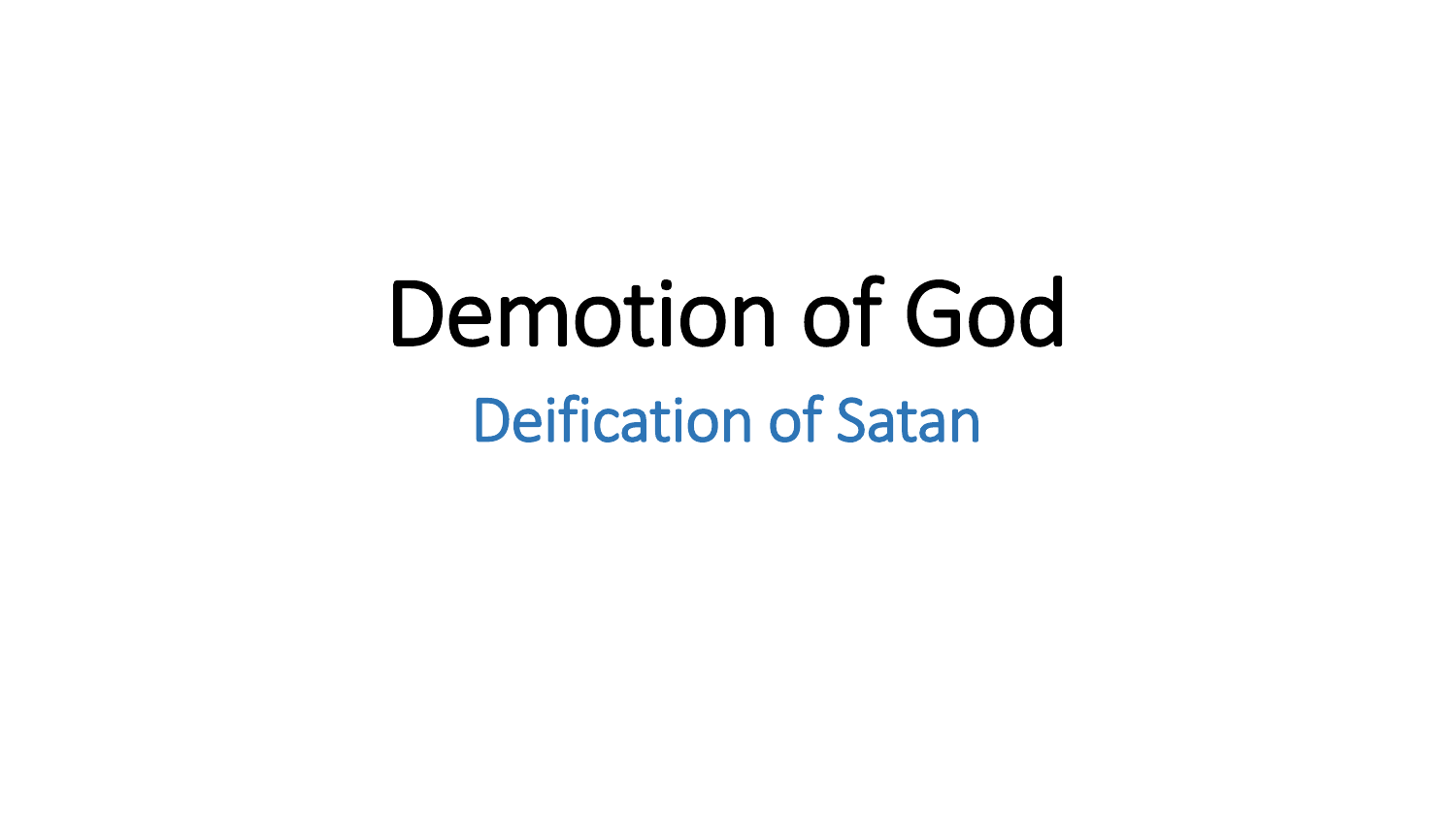Kenneth Copeland : "I was shocked when I found out who the biggest failure in the Bible actually is....The biggest one is God....I mean, He lost His top-ranking, most anointed angel; the first man He ever created; the first woman He ever created; the whole earth and all the Fullness therein; a third of the angels, at least--that's a big loss, man. . . . Now, the reason you don't think of God as a failure is **He never said He's a failure**. And you're not a failure till you say you're one." ("Praise-a-Thon" program on TBN.)

Kenneth Copeland (through whom Jesus allegedly delivered the following prophecy) : "They crucified Me [Jesus] for claiming that I was God. But I didn't claim I was God; I just claimed I walked with Him [the Father] and that He was in Me." ("Take Time to Pray," Believer's Voice of Victory 15, 2)

Frederick K.C. Price : "God can't do anything in this earth realm except what we, the body of Christ, allow Him to do. TBN, audiotape #PR11.) Cf. chapter 6, 85.

Ken Copeland: Satan wanted God to interject Himself into the world, which would be illegal, then Satan could turn God's light out. (What Happened From the Cross to the Throne, Tape #00-0303)

Ken Copeland: When Adam originally sinned he gave his god nature to Satan. God could not intervene since He had made Adam the god of the earth. God was left on the outside looking in. (Following the Faith of Abraham; Tape #01-3001)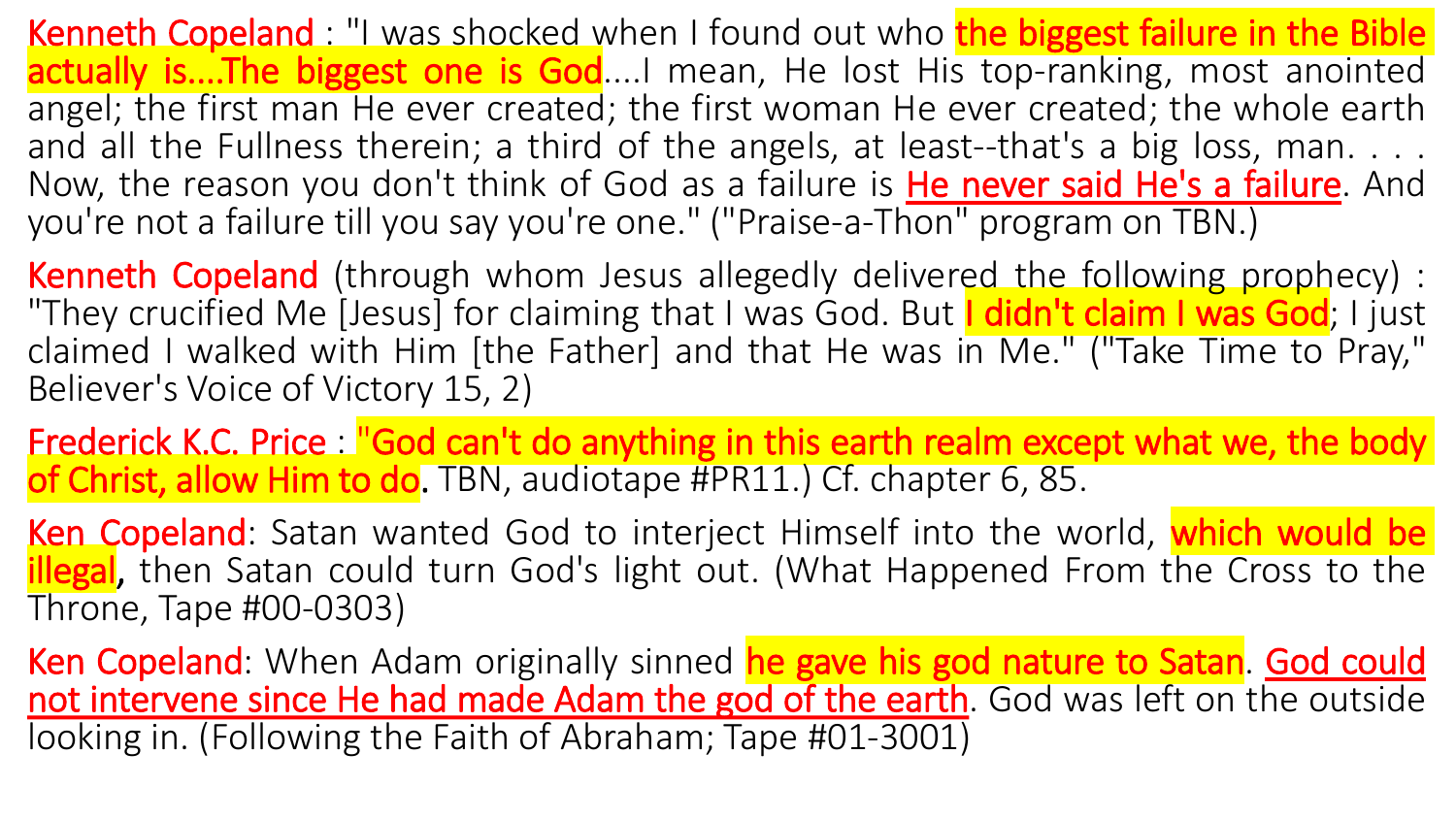#### Refutation

**[Psa 24:1](verseid:19.24.1) A Psalm of David.** THE EARTH is the Lord's, and the fullness of it, the world and they who dwell in it. [[1Co 10:26](ref:1Co.10.26)]

#### Three words for "world"

#### Aion

2Co 4:4 In whom the god of this world (aion)hath blinded the minds of them which believe not, lest the light of the glorious gospel of Christ, who is the image of God, should shine unto them.

#### 2Co 4:4

The god of this world (*ho theos tou aionos toutou*). "Age," more exactly, as in 1Co 1:20. Satan is "the god of this age," a phrase nowhere else in the N.T., but Jesus uses the same idea in Joh  $12:31$ ; Joh  $14:30$  and Paul in Eph  $2:2$ ; Eph  $6:12$  and John in 1Jo  $5:19$ 

Eph 6:12 For we wrestle not against flesh and blood, but against principalities, against powers, against the rulers of the darkness of this world (aion), against spiritual wickedness in high *places.*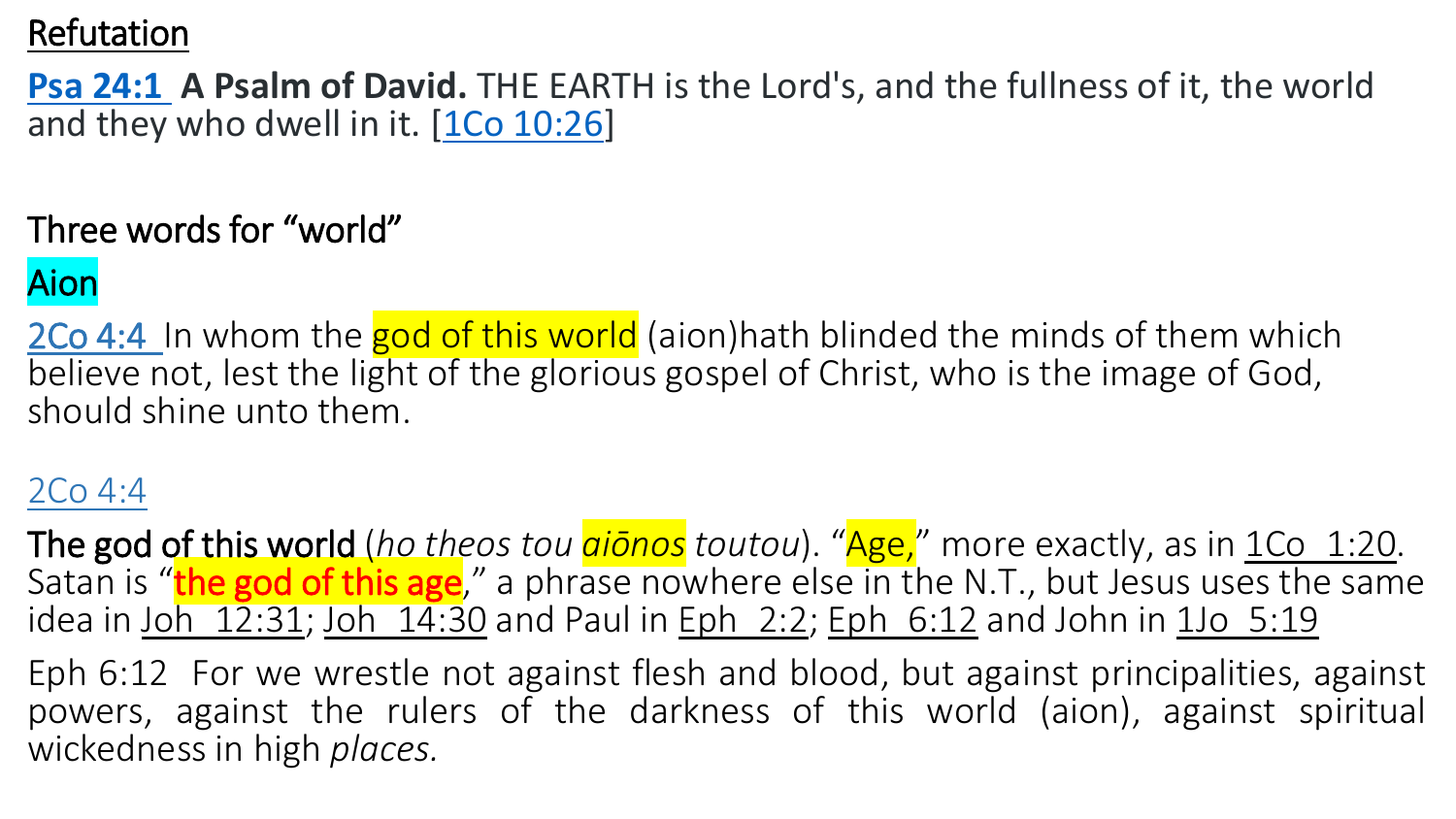

Joh 12:31 Now<sup>G3568</sup> is<sup>G2076</sup> the judgment<sup>G2920</sup> of this<sup>G5127</sup> world:<sup>G2889</sup> now<sup>G3568</sup> shall the<sup>G3588</sup> prince<sup>G758</sup> of this<sup>G5127</sup> world<sup>G2889</sup> <mark>(Kosmos)</mark> be cast<sup>G1544</sup> out.<sup>G1854</sup>

G2889

Κόσμος – kosmos- world

Thayer Definition:

1) an apt and harmonious arrangement or constitution, order, **government** 

2) the **ungodly multitude**; the whole mass of men alienated from God, and therefore hostile to the cause of Christ

3) world affairs, the aggregate of things earthly

3a) the whole circle of **earthly goods, endowments riches, advantages, pleasures**, etc, which although hollow and frail and fleeting, stir desire, seduce from God and are obstacles to the cause of Christ

Used 187 times and refers to a world-system under the power or influence of Satan.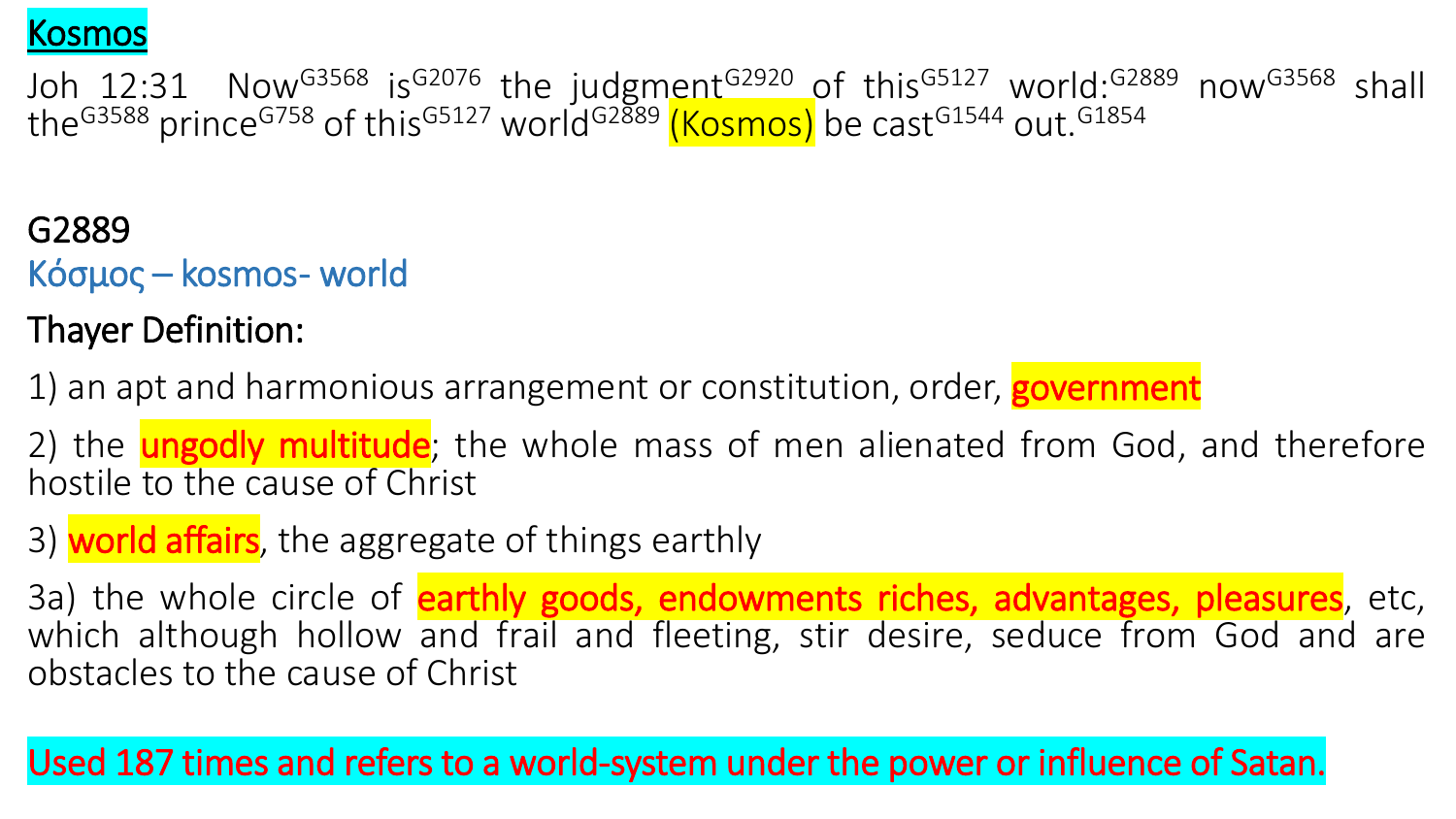### Oikoumenei

Mat 24:14 And<sup>G2532</sup> this<sup>G5124</sup> gospel<sup>G2098</sup> of the<sup>G3588</sup> kingdom<sup>G932</sup> shall be preached<sup>G2784</sup> in<sup>G1722</sup> all<sup>G3650</sup> the<sup>G3588</sup> world<sup>G3625</sup> (oikoumenei) for<sup>G1519</sup> a witness<sup>G3142</sup> unto all<sup>G3956</sup> nations;<sup>G1484</sup> and<sup>G2532</sup> then<sup>G5119</sup> shall the<sup>G3588</sup> end<sup>G5056</sup> come. G2240

#### G3625

## οἰκουμένη- oikoumenē- world

- Thayer Definition:
- 1) the *inhabited earth*
- 1a) the portion of the earth inhabited by the Greeks, in distinction from the lands of the barbarians
- 1b) the Roman empire, all the subjects of the empire
- 1c) the whole *inhabited earth*, the world

1d) the *inhabitants of the earth*, men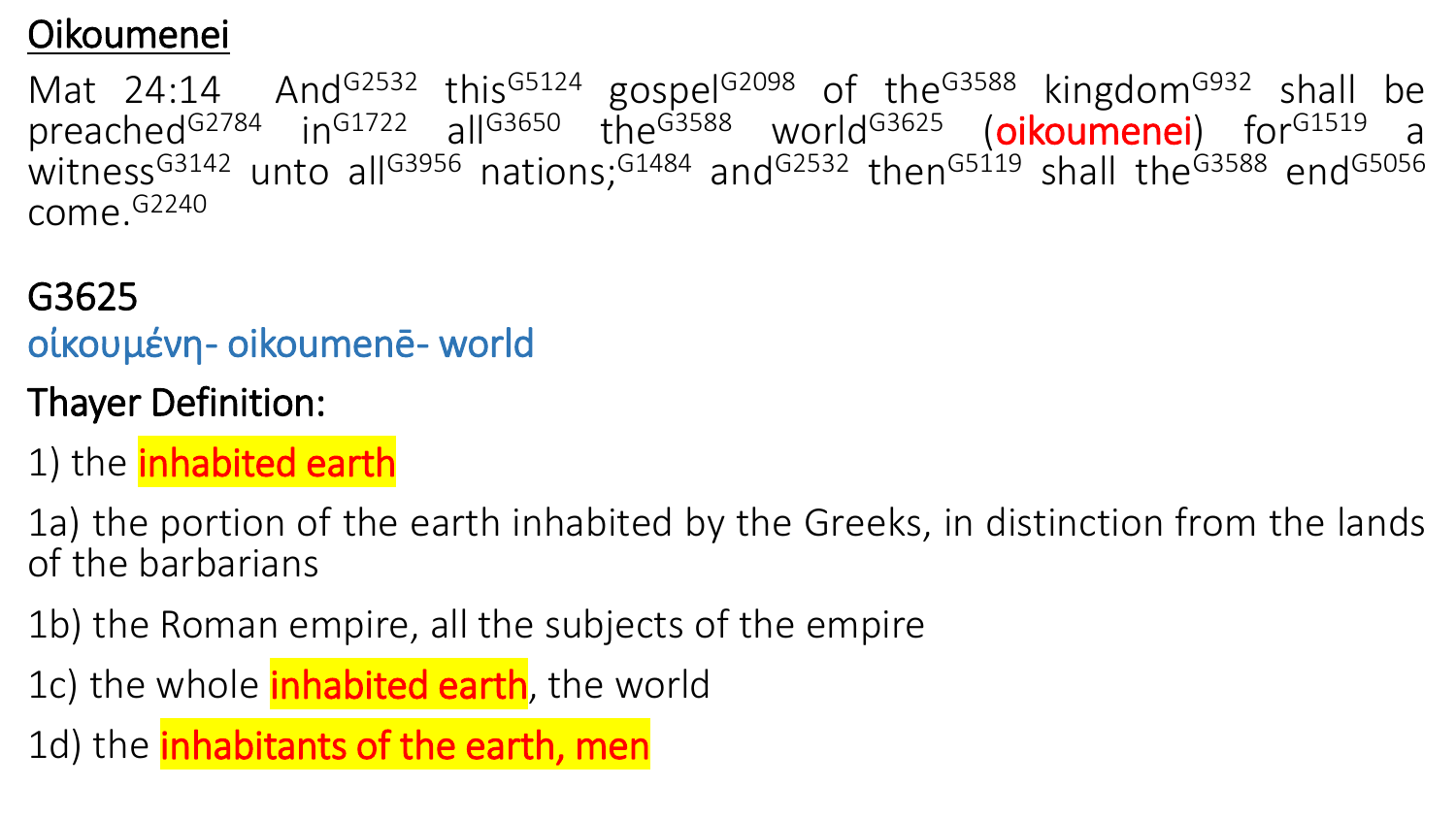Luk 4:5 And<sup>G2532</sup> the<sup>G3588</sup> devil, G1228 taking him up<sup>G321 G846</sup> into G1519 an high<sup>G5308</sup> mountain, G3735 shewed<sup>G1166</sup> unto him<sup>G846</sup> all<sup>G3956</sup> the<sup>G3588</sup> llingdoms<sup>G932</sup> (Basileia) of the<sup>G3588</sup> world<sup>G3625</sup> (kosmos) in<sup>G1722</sup> a moment<sup>G4743</sup> of time. G5550

Luk 4:6 And<sup>G2532</sup> the<sup>G3588</sup> devil<sup>G1228</sup> said<sup>G2036</sup> unto him, G846 All<sup>G537</sup> this G5026 power<sup>G1849</sup> will I give<sup>G1325</sup> thee, <sup>G4671</sup> and<sup>G2532</sup> the<sup>G3588</sup> glory<sup>G1391</sup> of them: G846 for G3754 that is delivered G3860 unto me;<sup>G1698</sup> and<sup>G2532</sup> to whomsoever<sup>G3739G1437</sup> I will<sup>G2309</sup> I give<sup>G1325</sup> it.<sup>G846</sup>

#### **Basileia**

Βασιλεία- kingdoms

#### Thayer Definition:

1) royal power, kingship, dominion, rule

1a) not to be confused with an actual kingdom but rather the right or authority to rule over a kingdom

1b) of the royal power of Jesus as the triumphant Messiah

Eph 2:2 Wherein<sup>G1722 G3739</sup> in time past<sup>G4218</sup> ye walked<sup>G4043</sup> according<sup>G2596</sup> to the<sup>G3588</sup> course<sup>G165</sup> of this<sup>G5127</sup> world, <sup>G2889</sup> (Kosmos) according<sup>G2596</sup> to the<sup>G3588</sup> prince<sup>G758</sup> of the<sup>G3588</sup> power<sup>G1849</sup> of the<sup>G3588</sup> air,<sup>G109</sup> the<sup>G3588</sup> spirit<sup>G4151</sup> that now worketh<sup>G1754 G3568</sup> in<sup>G1722</sup> the<sup>G3588</sup> children<sup>G5207</sup> of disobedience: G543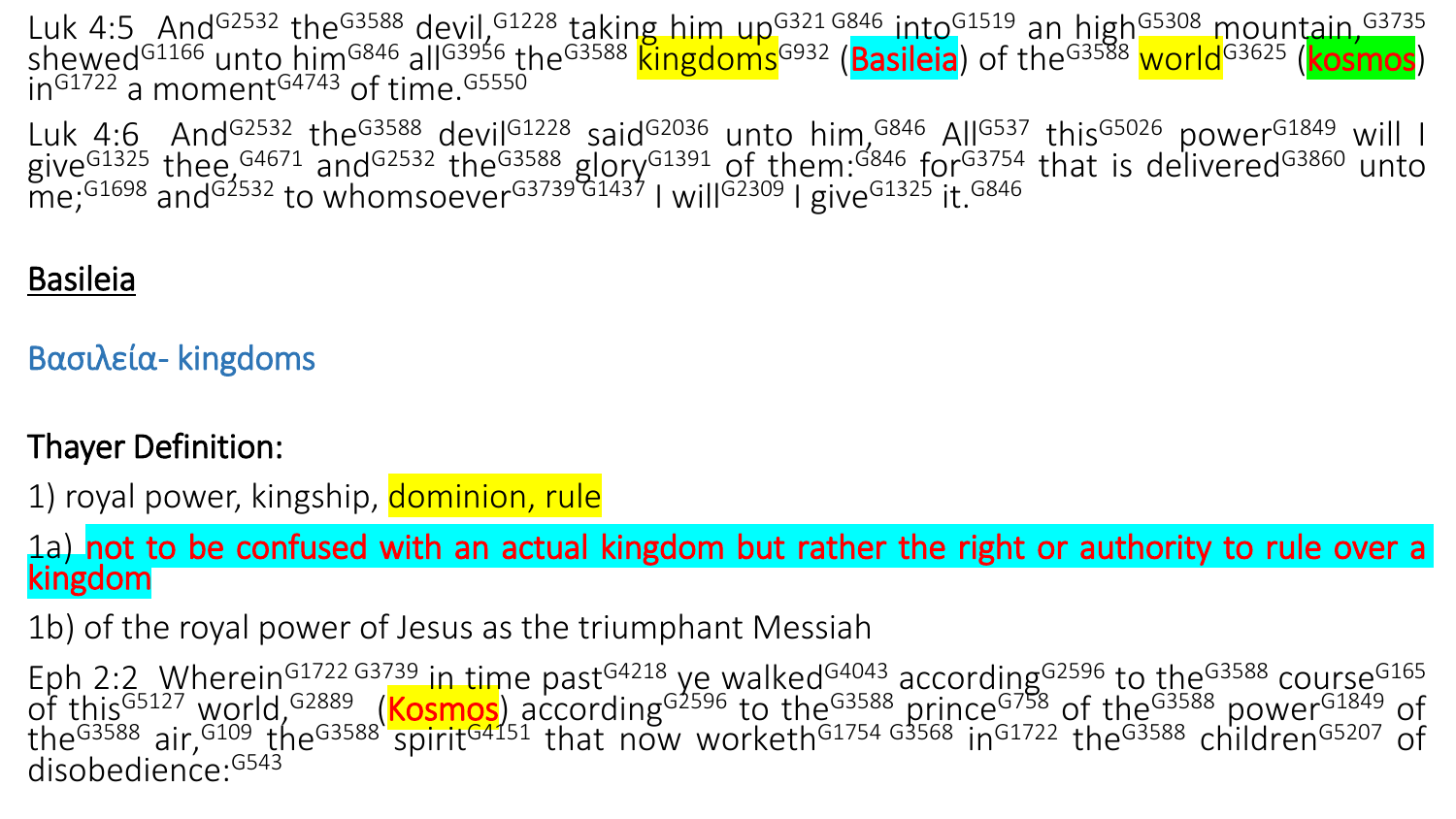It is clear that Satan rules over systems and men who walk according to the flesh and ungodly nature. Satan does not own the earth but is a dark ruler over those who reject the true God. He knows how to use what is in the world to bewitch men and keep their focus off eternal matters.

Job 1:9 Then Satan answered the LORD, and said, Doth Job fear God for nought?

Job 1:10 Hast not thou made an hedge about him, and about his house, and about all that he hath on every side? thou hast blessed the work of his hands, and his substance is increased in the land.

Job 1:11 But put forth thine hand now, and touch all that he hath, and he will curse thee to thy face.

Job 1:12 And the LORD said unto Satan, Behold, all that he hath *is* in thy power; only upon himself put not forth thine hand. So Satan went forth from the presence of the LORD.

If God had no rights on the earth how could He banish man from the garden, destroy man in the flood confuse the language in Babel and do natural wonders in the old Testament?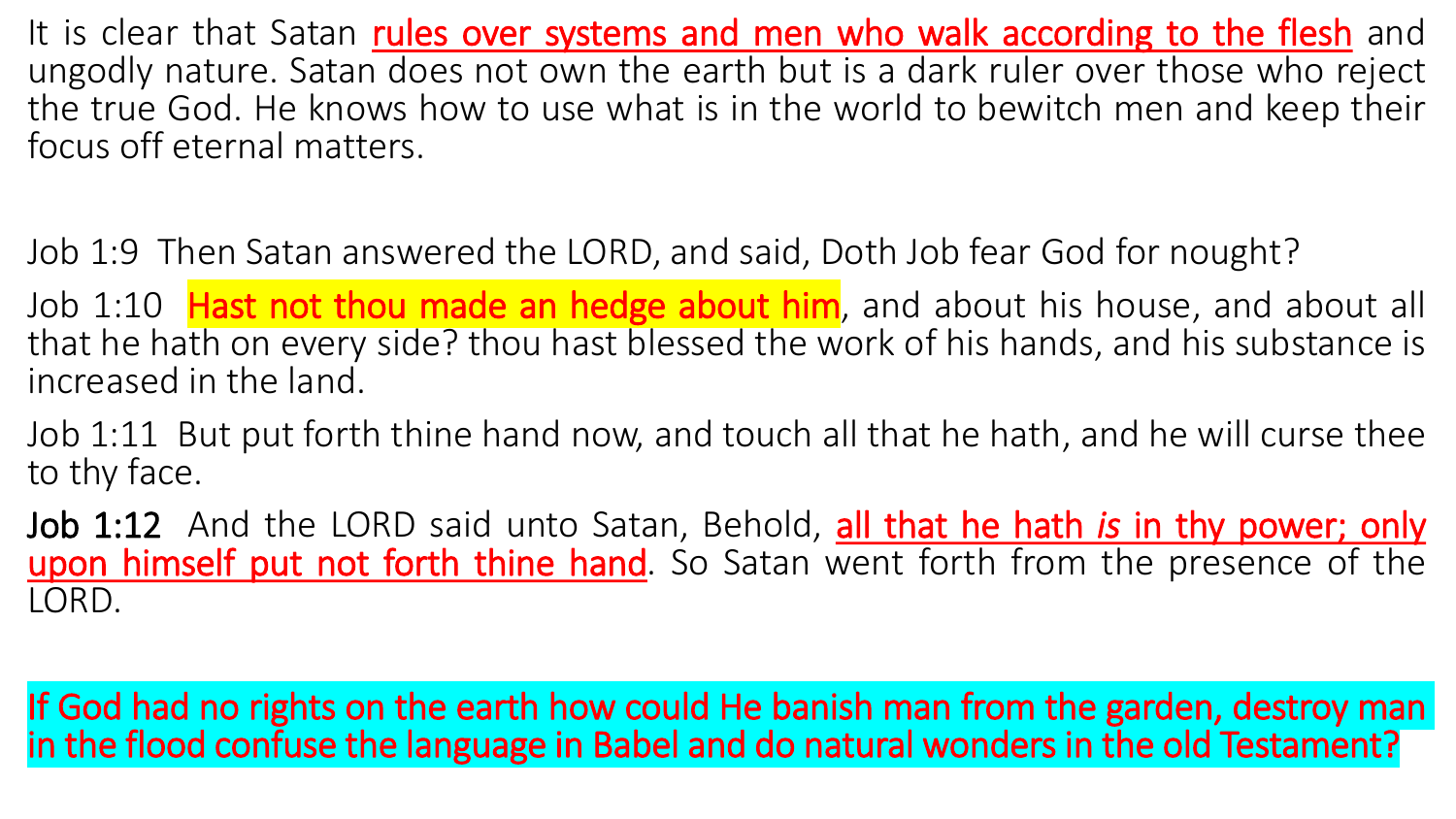#### God as man

Ken Copeland: God is approximately 6'2" to 6'3" tall. (Spirit, Soul, and Body; Tape #01-0601)

Ken Copeland: God weighs approximately 200 lbs. (Spirit, Soul, and Body; Tape #01-0601)

Isa 40:12 Who has measured the waters in the hollow of his hand, marked off the heavens with a [nine-inch] span, enclosed the dust of the earth in a measure, and weighed the mountains in scales and the hills in a balance?

This verse is wrenched out of context to mean that God is the size of a six foot human being and has a span of nine inches.

What is actually conveyed here is the fact that he measures out the vast expanse of the heavens as easy as a man would measure a peace of cloth with his hand.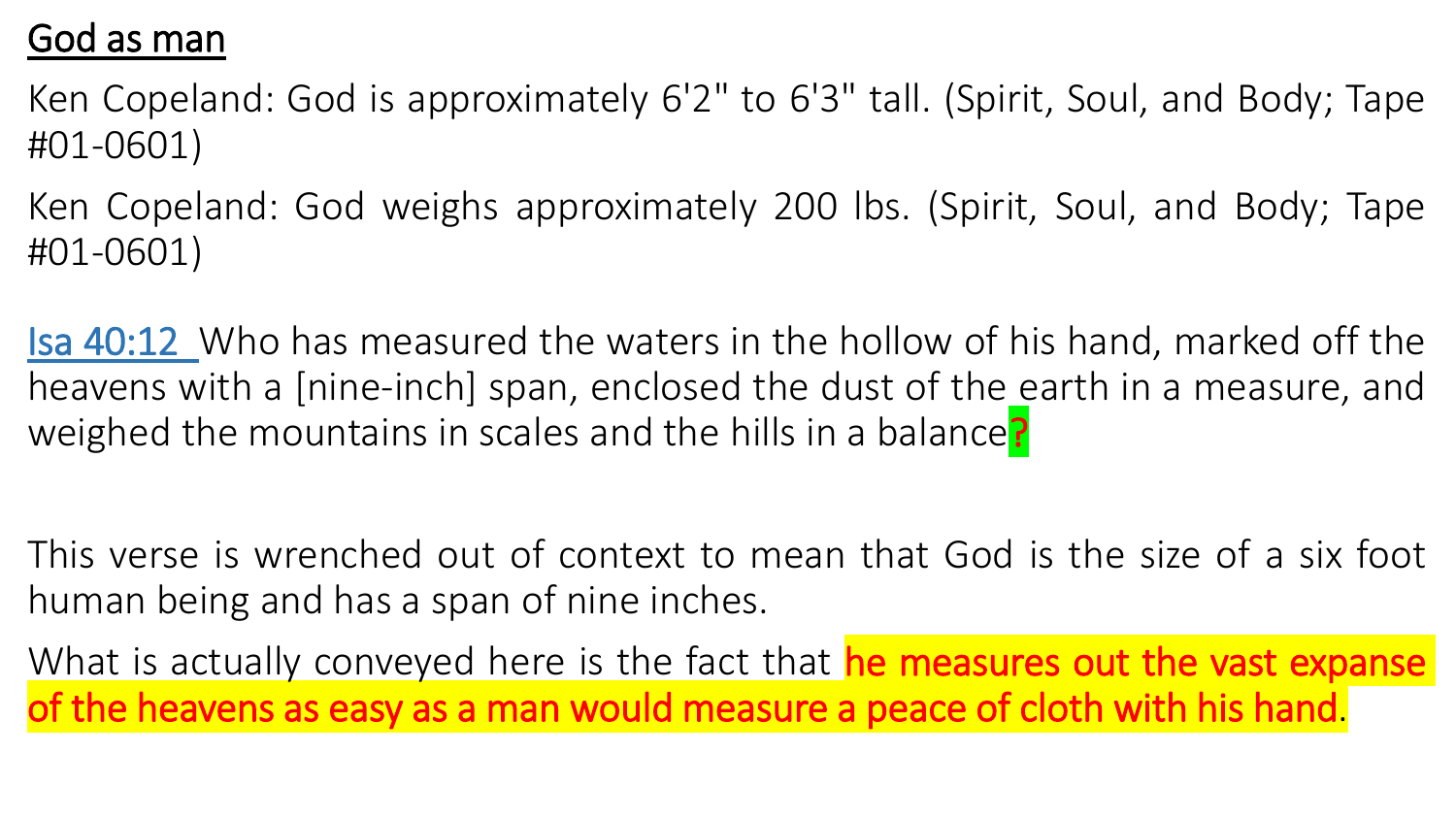Dan 4:34 And at the end of the days [seven years], I, Nebuchadnezzar, lifted up my eyes to heaven, and my understanding and the right use of my mind returned to me; and I blessed the Most High [God] and I praised and honored and glorified Him Who lives forever, Whose dominion is an everlasting dominion; and His kingdom endures from generation to generation.

Dan 4:35 And all the inhabitants of the earth are accounted as nothing. And He does according to His will in the host of heaven and among the inhabitants of the earth, and none can stay His hand or say to Him, What are You doing?

The eternal God does not need to negotiate with one of His creatures or wait for the right confession or permission to gain access to His creation.